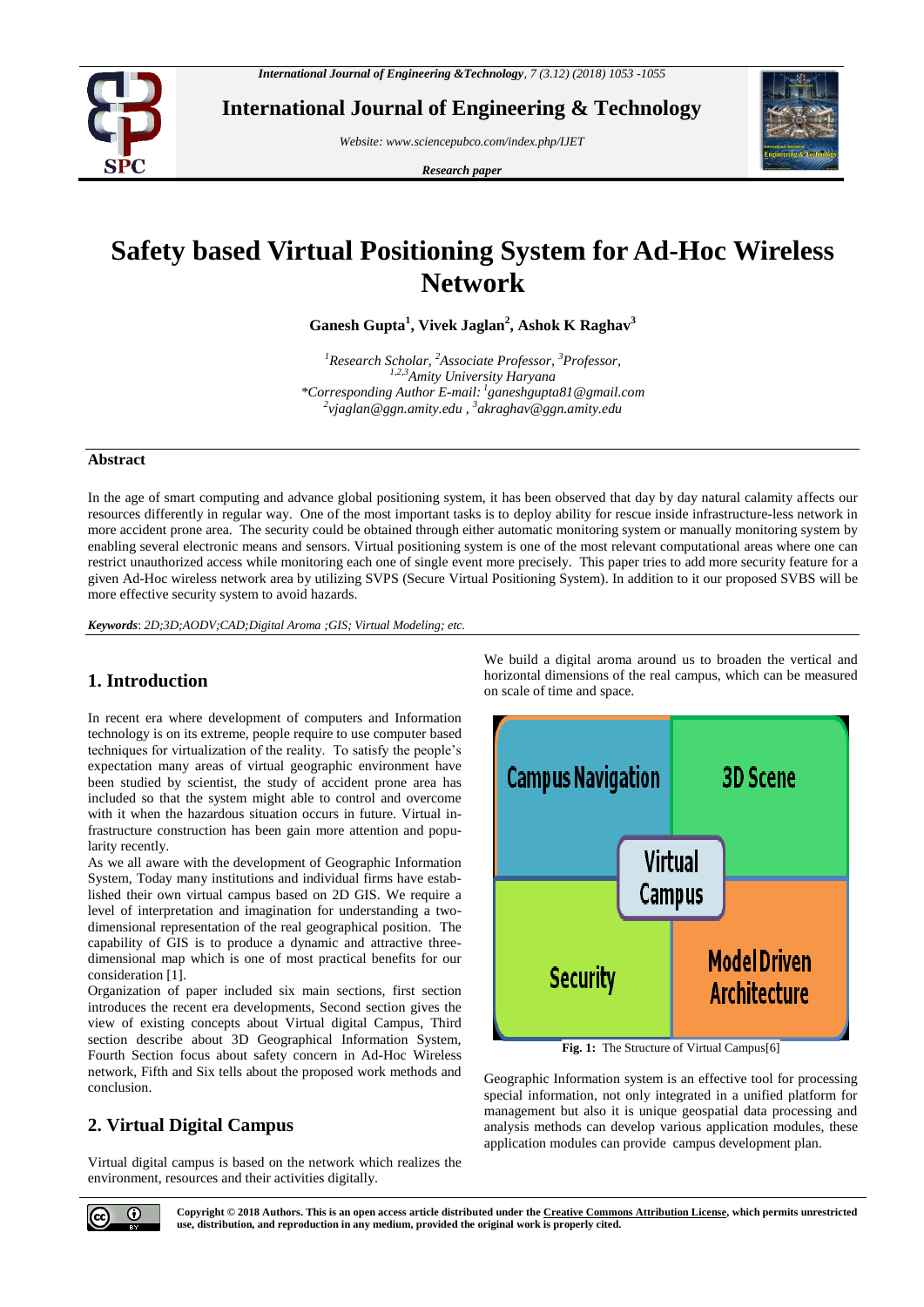# **3. 3D GIS**

As most of the virtual campus uses two dimensional GIS, which cannot meet the demands for precise positioning of real environment at the time of most critical requirement of security accurate positioning must be particularly important. Three Dimension (3D) technologies are used to simulate virtual campus network in building.

Comparing with 2D GIS and 3D GIS shows geospatial phenomenon to the users by dimensional modeling technology [2]. 3D GIS technology applied to the construction of virtual campus performance by modeling of real dimension. The diverse need of user such as 3D browsing, path query, analysis of results and attribute query could be fulfilled with help of virtual 3D GIS technology.

#### **4. Safety in Ad-Hoc Wireless Network**

#### **4.1 Safety Monitoring System:**

It is prominent need of any campus is to provide primary safety measures like first Aid and fire rescue equipments. The awareness could be one of the valid and effective tools for spreading information in society. As we know the student and intellectuals could play measure role for the same. We may proceed for secure channel with help of automatic safety monitoring equipment of firefighting and first aid services.

#### **4.2 Security inside Virtual Campus:**

To manage virtual campus physical security needs with Blackboard SMS, a complete, enterprise-class system designed specifically for the unique requirements of the general community that integrates access control, video surveillance, and monitoring capabilities.

#### **5. Proposed Precise Positioning System**

#### **5.1 Data Collection:**

First of all we have selected a different resolution and accuracy of data and 3D image according to the requirement. According to the building structure, environment and other scenes we included original and their virtual campus data. After getting the drawing from relevant departments added it with campus design CAD maps plan. Now we are ready to collect instant camera captured scene to obtain information digitally.

#### **5.2 Appling the Precise Positioning System for Existing Ad-Hoc Wireless Network:**

Let put the equipment inside one part of the ad-hoc network where anyone who wants to check the correctness of the system experimentally. We create visual simulation scenarios, roaming management system to create 3D image using 3D graphic image processing software to enhance ad-hoc network management and decision making analysis. We would establish the appropriate spatial database, and achieve query taking capability for desired orientation of location. At last after integrating all these elements and 3D GIS as shown in figure 2 the safe precise positioning system has been deployed.

#### **5.3 Result Analysis:**

We have used network simulator NS2 [8] to get the comparative result. With increasing the network size, we have compared AODV and SVBS packet delivery Ratio using simulator and the result shown in figure 3.



**Fig. 2:** Safe Precise Positioning System [6]

Assuming the malicious node in network the performance load graph increase in case of AODV however it is decreases for SVBS, which show the given system is safer than AODV.



**Fig. 3:** Effect of netwok size



**Fig. 4:** Effect on network after Malicious node insertion

## **6. Conclusion**

During the accidental incidence there is high demand of secure channels for the rescue process. Our work fulfils all the simulation based security measures to update alert in such incident. Deployment of precise target rescue equipment executed successfully. We can quickly react with add situation on basis of the simulation decisions. Hence it can greatly reduce the causality and other losses.